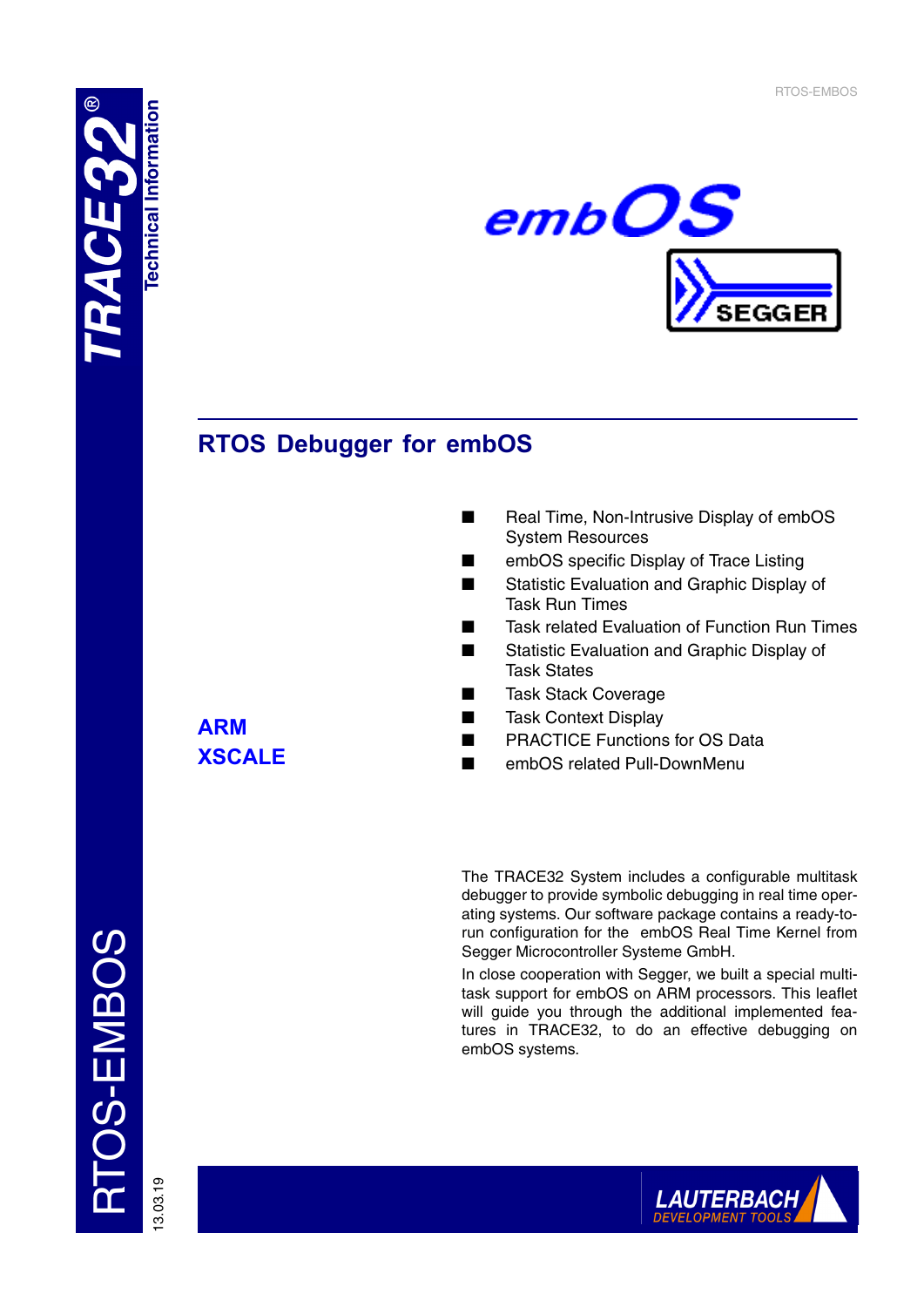## **RTOS Awareness on TRACE32 with embOS**

## **Real Time, Non-Intrusive Display of embOS System Resources**

The TRACE32 RTOS debugger for embOS provides display functions to show the system resources of embOS. All objects, such as tasks, timers, mailboxes and both types of semaphores can be displayed and inspected. In addition, by using the processors capability of reading the target memory

while the application is running, or by using the emulators dual-port memory (if available), the display of all these regions can be viewed non-intrusively in real time. The tables are updated permanently ("On The Fly"), without affecting the application at all.

| <b>B:TASK.TaskList</b>                           |                                                                   |                                                                   |                                                           | $   \Box   \times  $ |                |                  |
|--------------------------------------------------|-------------------------------------------------------------------|-------------------------------------------------------------------|-----------------------------------------------------------|----------------------|----------------|------------------|
| maqic<br>0000C318<br>0000C2A0<br><b>0000C2DC</b> | prio status events<br>100. wait_semaz<br>50. running<br>25. readu | data<br><b>QQQQBB3C</b><br>00<br>00000001<br>00<br>00<br>00000000 | name<br><b>Process</b><br>ReadInput<br><b>Check Input</b> |                      |                |                  |
| $\blacktriangleleft$                             |                                                                   | B::TASK.TaskList 0xC318                                           |                                                           |                      |                | $ \Box$ $\times$ |
|                                                  | maɑic                                                             | prio status events                                                |                                                           | data                 | name           |                  |
|                                                  | MAAAC318                                                          | 100. wait_semaz                                                   | 90                                                        | <b>0000BB3C</b>      | <b>Process</b> |                  |
|                                                  | timeout                                                           | time slice remaining/reload                                       |                                                           |                      |                |                  |
|                                                  | <b>ARAAAAAA</b>                                                   | 00 / 02                                                           |                                                           |                      |                |                  |
|                                                  | stack ptr                                                         | size                                                              | bottom                                                    |                      |                |                  |
|                                                  | 0000C254                                                          | 00000200                                                          | 0000C0A0                                                  | context              | current        |                  |
|                                                  |                                                                   |                                                                   |                                                           |                      |                |                  |
|                                                  |                                                                   |                                                                   |                                                           |                      |                |                  |

Task list window and detailed view of one task

|             | <b>.</b> B::Task.MailBox \\start\Global\myMailBox |  |                                 |             |                      |
|-------------|---------------------------------------------------|--|---------------------------------|-------------|----------------------|
|             | <b>Example 14</b> Final State 1<br>sumbol         |  | max size wait_ne wait_nf buffer |             |                      |
| 00000354    | myMailBox                                         |  | И.                              | Ø.          | 0000C368 myMsgBuffer |
|             | ⊪essages in mailbox:                              |  |                                 |             |                      |
|             |                                                   |  |                                 | ascii       |                      |
| 41 14 03 64 |                                                   |  |                                 | <b>ATEd</b> |                      |
|             |                                                   |  |                                 |             |                      |

Mailbox display window

## **Task Related Breakpoints**

Any breakpoint set in the TRACE32 debugger can be set dependent to a specific task. This means, that the

breakpoint will then only halt, if hit by the specified task. This allows task related debugging even in shared code.

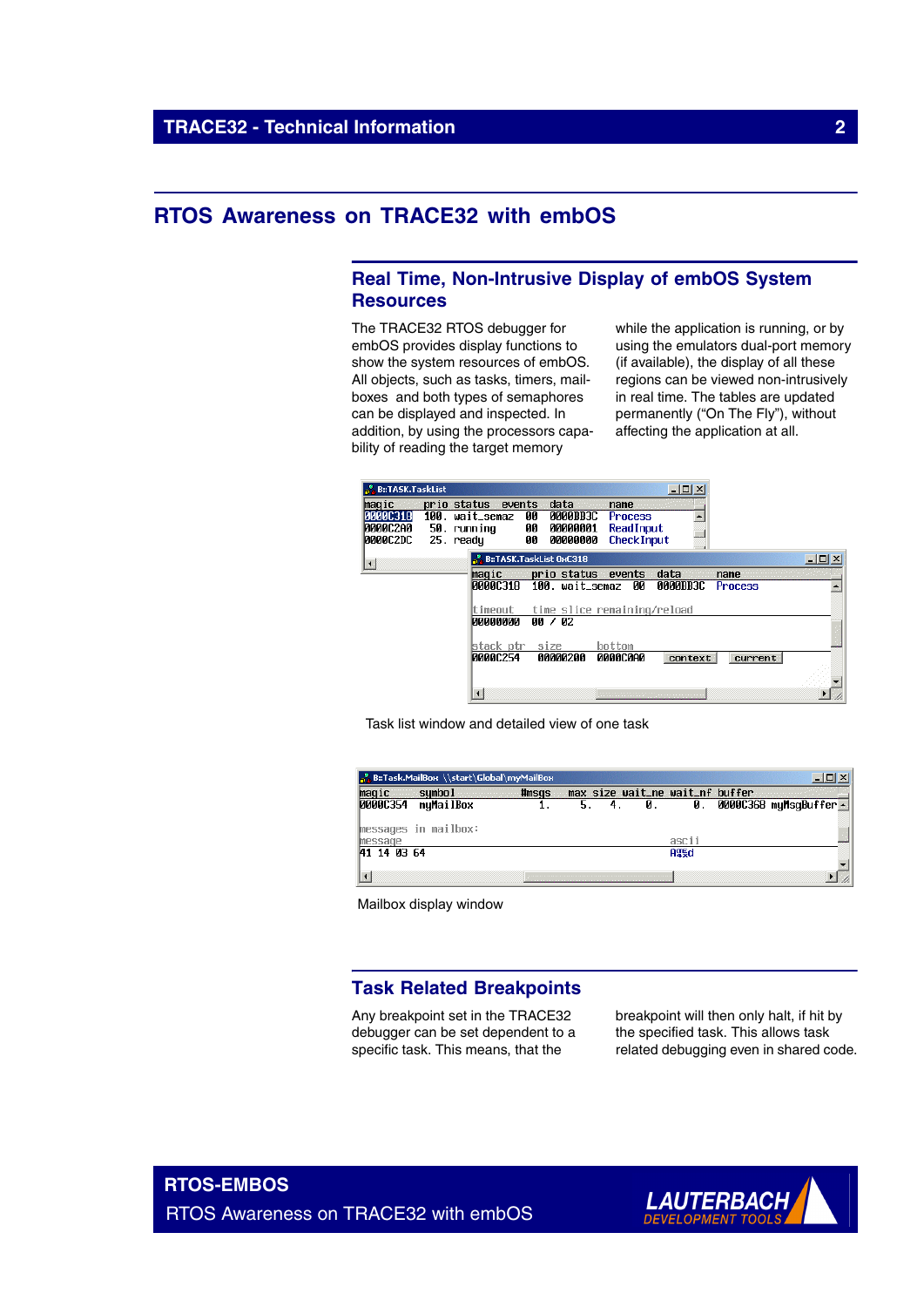## **Task Stack Coverage**

In real time systems it is quite important to know, how much stack space each task consumes. For this purpose a special window shows the current and the maximum usage of each seperate task.

| name                                      | Tun |  | . | 10W                   | spare |     |  |  |
|-------------------------------------------|-----|--|---|-----------------------|-------|-----|--|--|
| <b>Process 00000000 00000200 00000250</b> |     |  |   | 15% RAAAC25A AAAAA1RA |       | 152 |  |  |
| ReadInput 0000BCA0 0000BEA0 0000BE7C      |     |  |   | 7% 0000BE50 000001B0  |       | 152 |  |  |
| Check Input 0000BEA0 0000C0A0 0000C064    |     |  |   | 11% 00000064 00000104 |       | 11% |  |  |

Task stack coverage window

## **Task Context Display**

The TRACE32 RTOS Debugger provides an easy way to switch the current displayed context to another task. Usually all register related windows (e.g. listing at current PC, local variables or

function call stack) are displayed to the actual context (i.e. current executed task). You can switch to the context of another task, to see all this information at the time this task was scheduled.

## **Dynamic Task Performance Measurement**

While embOS is running, TRACE32 is capable of recurrently evaluating the current running task and collecting the results. The percentage, each task consumes of the system, is then displayed graphically and updated permanently. The longer time you let the measurement run, the more exact are the results. This feature is available even without any hardware trace.



Performance measurement list

## **PRACTICE Functions for OS Data.**

The support includes extended PRAC-TICE functions for embOS specific data, to be used in setup and test scripts. E.g. the function "task.config(magic)" returns the address of the so called magic value, which corresponds to the id of the current executing task.

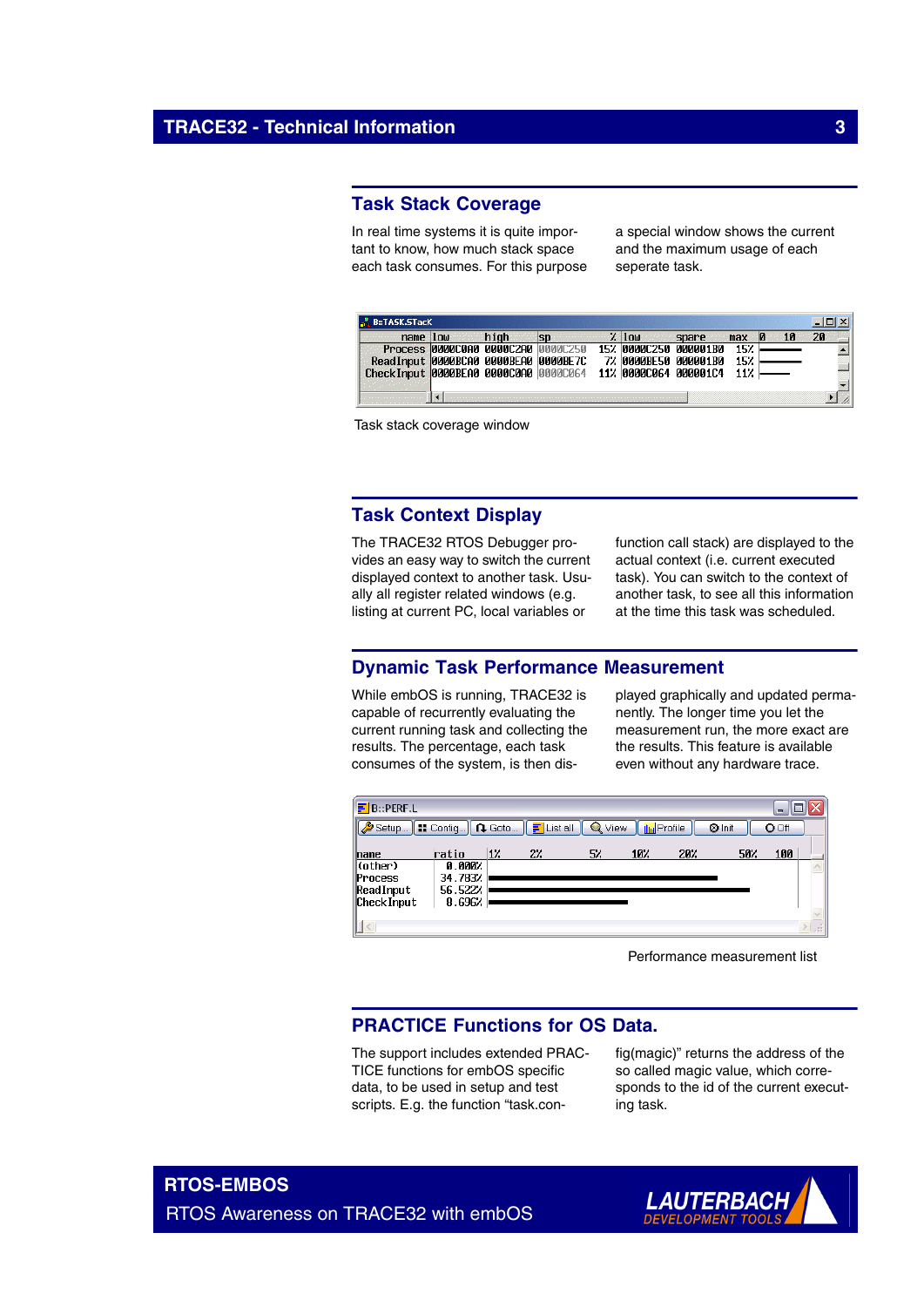## **embOS specific Display of Trace Listing**

The data recorded in the real time trace buffer (if available) can be displayed and interpreted specific to the operating system.The task switches are displayed symbolically, either exclusively or in addition to other information.

|                        | <b>B::A.L List.TASK def</b>                                                                                                                |                                                            |                  |                   |        |                           |                                    |
|------------------------|--------------------------------------------------------------------------------------------------------------------------------------------|------------------------------------------------------------|------------------|-------------------|--------|---------------------------|------------------------------------|
| Setup.                 | <b>Q</b> Goto                                                                                                                              | ा∯∱ Find                                                   | <b>End</b> Chart | $\triangleq$ More | Y Less |                           |                                    |
| record                 |                                                                                                                                            |                                                            |                  |                   |        |                           | ti.back                            |
| 155<br>156<br>142      | MyMsqType x;<br>while $(1)$ {<br>$OS_{\text{G}}$ CetMail $(\delta$ myMailBox, $\delta$ x);<br>$TASK = 0C200$ , $ReadInput$<br>MyMsqType x; | $0.300$ us $3$<br>$35.500$ us                              |                  |                   |        |                           |                                    |
| 107<br>108<br>94<br>87 | while $(1)$ {<br>while $(1)$ {                                                                                                             | OS_WaitEvent(INPUTEVENT);<br>$TASK = 0C2DC$ , $CheckInput$ |                  |                   |        | /* wait for new data $*/$ | 0.300 <sub>us</sub><br>$36.000$ us |

Analyzer listing, displaying recorded source, task switches and time span

## **Statistic evaluation and graphic display of task run times**

Out of the real time trace buffer (if available), the analyzer can calculate statistic tables of task run times and task switches. A graphical diagram shows

which task was active at a specific time, giving a clear view of the behaviour of the system.



Statistics and flow of tasks

## **Task related evaluation of function run times**

The statistic and graphic evaluation of function calls and function run times (if available) can be done dependant to the actual running task. This is necessary, if different tasks call one single function at the same time, or if a task switch occurs in between the function.

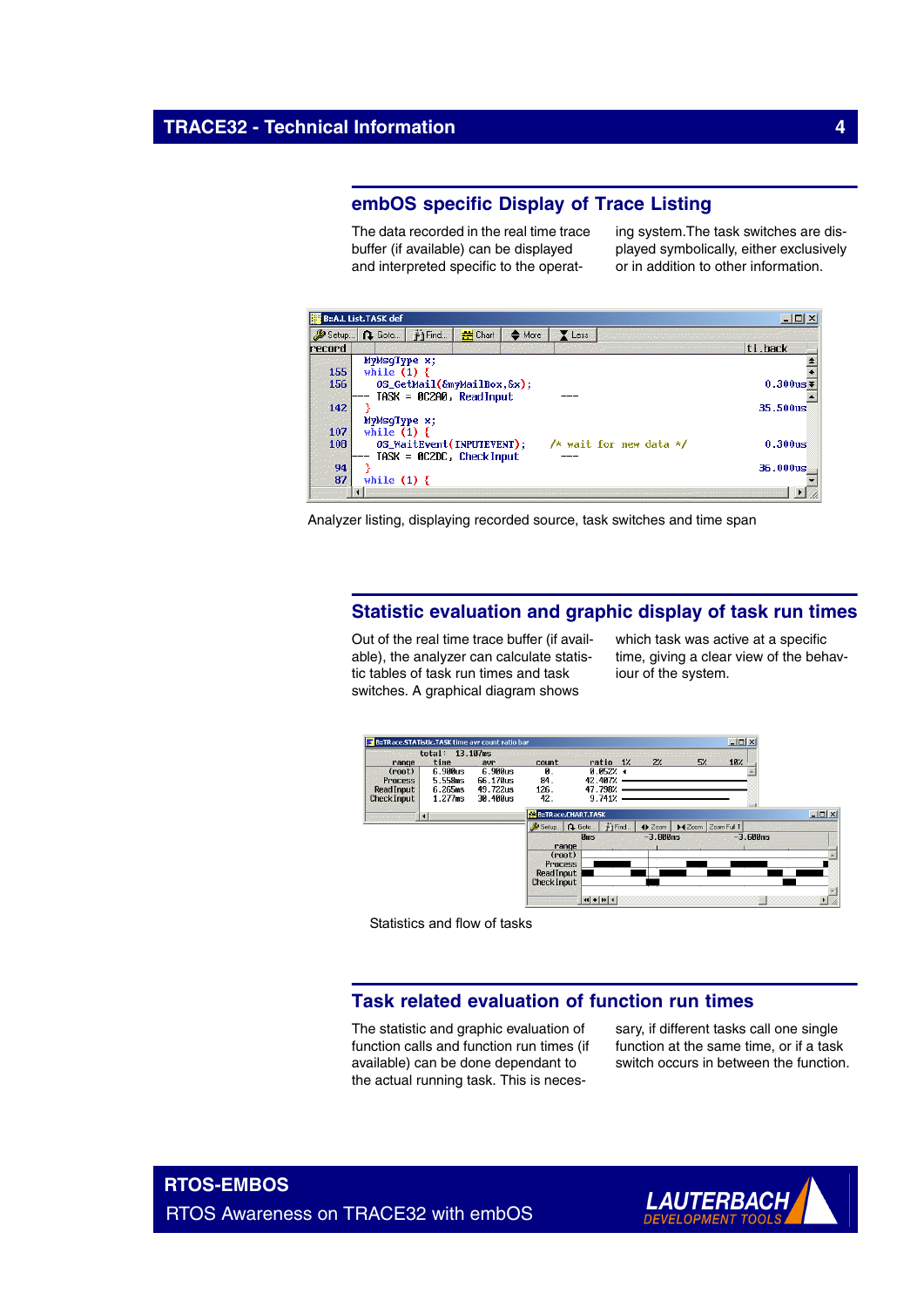## **Statistic evaluation and graphic display of task states**

If covered by the real time trace, these tabular and graphical analyses of the status of tasks show the various states (i.e. running, ready, waiting, suspended and undefined) and times each task spent in each state. A graphical view of the data can help to highlight prioritisation problems, critical paths etc.



Statistics and flow of task states

## **embOS related pull-down menu**

Because the menu bar of the TRACE32 user interface can be fully costomized, you can create a new pull down menu, including operating system specific commands. We deliver embOS support with an example for such specific menues, which provides fast access to the embOS features.



TRACE32 with embOS menu

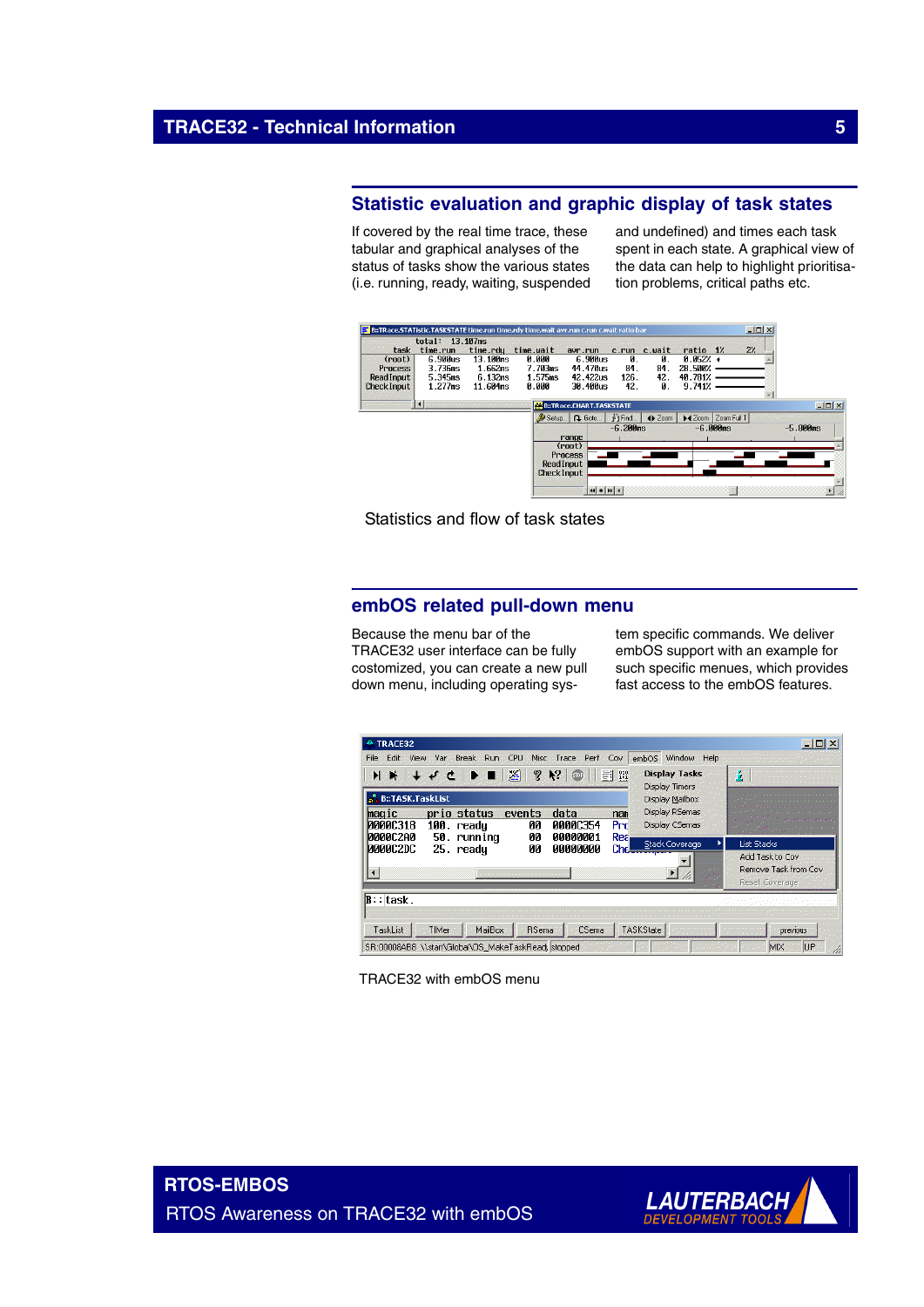## **Contact**

## **International Representative**

#### **Argentina**

Anacom Eletronica Ltda.<br>Mr. Rafael Sorice<br>Rua Nazareth, 807, Barcelona<br>BR-09551-200 São Caetano do Sul, SP<br>Phone: +55 11 3422 4242<br>FAX: +55 11 3422 4242<br>EMAIL: rsorice@anacom.com.br

#### **Australia**

Embedded Logic Solutions P/L<br>Mr. Ramzi Kattan<br>Suite 2, Level 3<br>Parramatta NSW 2150<br>Parramatta NSW 2150<br>Phone: +61 2 9687 1880<br>FMAIL: sales@emlogic.com.au

### **Austria**

Lauterbach GmbH<br>Altlaufstr. 40<br>D-85635 Höhenkirchen-Siegertsbrunn<br>Phone: +49 8102 9876 187<br>FAX: +49 8102 9876 187<br>EMAIL: sales@lauterbach.com

#### **Belgium**

Tritec Benelux B.V. Mr. Robbert de Voogt Stationspark 550 NL-3364 DA Sliedrecht Phone: +31 184 41 41 31 FAX: +31 184 42 36 11 EMAIL: software@tritec.nl

#### **Brazil**

Anacom Eletronica Ltda.<br>Mr. Rafael Sorice<br>Rua Nazareth, 807, Barcelona<br>BR-09551-200 São Caetano do Sul, SP<br>Phone: +55 11 3422 4242<br>FAX: +55 11 3422 4242<br>EMAIL: rsorice@anacom.com.br

#### **Canada**

Lauterbach Inc. Mr. Udo Zoettler 4 Mount Royal Ave. USA-Marlborough, MA 01752 Phone: +1 508 303 6812 FAX: +1 508 303 6813 EMAIL: info\_us@lauterbach.com

### **China Beijing**

Lauterbach Technologies Co., Ltd<br>Mr. Linglin He<br>Beijing Office<br>A3,South Lishi Road, XiCheng District<br>Beijing 100037, P.R. China<br>Phone: +86 10 68023523<br>EMAIL: linglin.he@lauterbach.com

### **China Shenzhen**

Lauterbach Technologies Co., Ltd<br>1406/E Xihaimingzhu Building<br>No.1 Taoyuan Road, Nanshan District<br>Shenzhen 518052, P.R. China<br>Phone: +86 755 8621 0675<br>FAX: +86 755 8621 0675<br>EMAIL: emily.zhang@lauterbach.com

#### **China Suzhou**

Lauterbach Technologies Co., Ltd<br>Mr. Linglin He<br>Hengyu Square, Rm 709<br>Suzhou, 215021 P.R. of China<br>Suzhou, 215021 P.R. of China<br>Phone: +86 512 6265 8030<br>FMAIL: info\_cn@lauterbach.com

## **Czech. Republic**

Lauterbach GmbH<br>Altlaufstr. 40<br>D-85635 Höhenkirchen-Siegertsbrunn<br>Phone: +49 8102 9876 187<br>FAX: +49 8102 9876 187<br>EMAIL: sales@lauterbach.com

#### **Denmark**

Nohau Danmark A/S<br>Mr. Flemming Jensen<br>Hørkær 26, Plan 4<br>DK-2730 Herlev<br>Phone: +45 44 52 16 50<br>FAX: +45 44 52 26 55<br>EMAIL: info@nohau.dk

### **Egypt**

Lauterbach GmbH<br>Altlaufstr. 40<br>D-85635 Höhenkirchen-Siegertsbrunn<br>Phone: +49 8102 9876 187<br>FAX: +49 8102 9876 187<br>EMAIL: sales@lauterbach.com

## **Finland**

Nohau Solutions Finland Mr. Martti Viljainen Tekniikantie 14 FI-02150 Espoo Phone: +358 40 546 0142 FAX: +358 9 2517 8101 EMAIL: sales@nohau.fi

### **France**

Lauterbach S.A.R.L.<br>Mr. Jean-Pierre Paradiso<br>Europarc - Le Hameau B<br>135 Chemin Des Bassins<br>F-94035 Créteil Cedex<br>Phone: +33 1 49 56 20 30<br>EMAIL: info\_fr@lauterbach.com<br>EMAIL: info\_fr@lauterbach.com

## **Germany**

Lauterbach GmbH<br>Sales Team Germany<br>Altlaufstr. 40<br>D-85635 Höhenkirchen-Siegertsbrunn<br>Phone: +49 8102 9876 187<br>FAX: +49 8102 9876 187<br>EMAIL: sales@lauterbach.com

### **Greece**

Lauterbach GmbH Altlaufstr. 40 D-85635 Höhenkirchen-Siegertsbrunn Phone: +49 8102 9876 190 FAX: +49 8102 9876 187 EMAIL: sales@lauterbach.com

## **Hungary**

Lauterbach GmbH<br>Altlaufstr. 40<br>D-85635 Höhenkirchen-Siegertsbrunn<br>Phone: +49 8102 9876 187<br>FAX: +49 8102 9876 187<br>EMAIL: sales@lauterbach.com



**RTOS-EMBOS**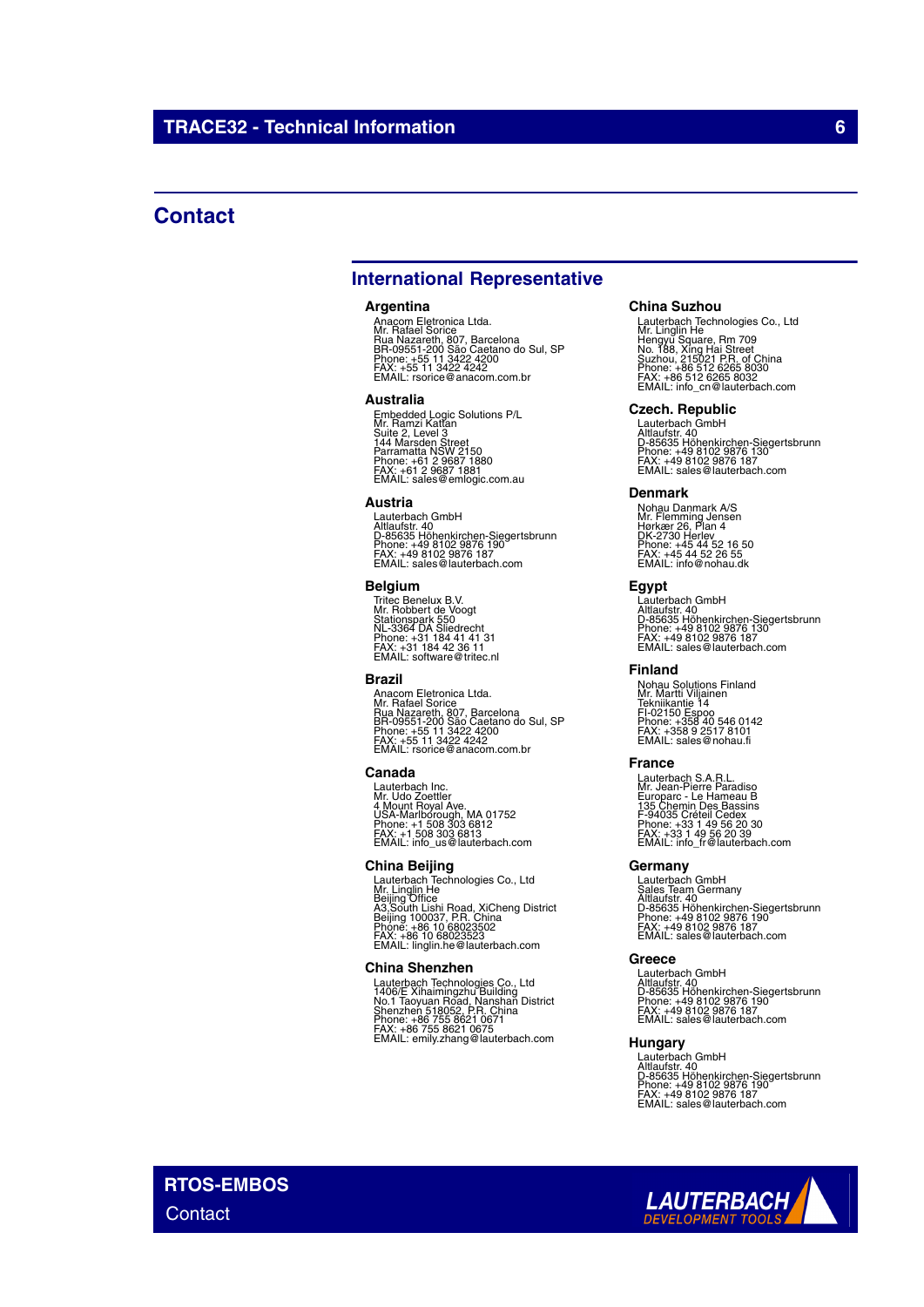### **India-Bangalore**

Electro Systems Associates Pvt. Ltd.<br>Mr. G. V. Gurunatham<br>Malleswaram West, No.26/1, Dr. Rajkumar<br>Malleswaram West, No.26/1, Dr. Rajkumar<br>. Road India - Bangalore 560055 Phone: +91 80 67648888 FAX: +91 80 23475615 EMAIL: Trace32sales@esaindia.com

#### **India-Chennai**

Electro Systems Associates Pvt. Ltd.<br>Mr. D. Kannan<br>IV Avenue, Ashok Nagar<br>India - Chennai - 600 083 Tamilnadu<br>India - Chennai - 600 083 Tamilnadu<br>Phone: +91 044-24715750<br>EMAIL: chennai@esaindia.com

#### **India-Delhi**

Electro Systems Associates Pvt. Ltd.<br>Mr. R.K. Bhandari<br>Shivajinagar<br>Shivajinagar<br>India - Delhi - 110 092<br>Phone: +91 11-22549351<br>FMAIL: delhi@esaindia.com

#### **India-Hyderabad**

Electro Systems Associates Pvt. Ltd.<br>Mr. C.V.M. Sri Ram Murthy<br>Shop No. 14, "Global Enclave"<br>India - Hyderabad 500 072<br>India - Hyderabad 500 072<br>Phone: +91 40-23063346<br>EMAIL: hyderabad@esaindia.com

### **India-Kolkata**

Electro Systems Associates Pvt. Ltd. Mr. Arun Roy India - Kolkata Phone: +91 98305 78843 FAX: EMAIL: kolkata@esaindia.com

#### **India-Pune**

Electro Systems Associates Pvt. Ltd.<br>Mr. R K Bhandari<br>Shrivajinagar<br>Shivajinagar<br>India - Pune - 411 016<br>Phone: +91 20 - 30462035 / 25663<br>PAX: +91 20 -25677202<br>EMAIL: pune@esaindia.com

## **Ireland**

Lauterbach Ltd. Mr. Richard Copeman 11 Basepoint Enterprise Centre Stroudley Road Basingstoke, Hants RG24 8UP Phone: 0044-118 328 3334 FAX: EMAIL: info\_uk@lauterbach.com

#### **Israel**

ltec Ltd.<br>Mr. Mauri Gottlieb<br>P.O.Box 10002<br>IL-Tel Aviv 61100<br>Phone: +972 3 6497661<br>FMAIL: general@itec.co.il

## **Italy**

Lauterbach Srl Mr. Maurizio Menegotto Via Enzo Ferrieri 12 I-20153 Milano Phone: +39 02 45490282 FAX: +39 02 45490428 EMAIL: info\_it@lauterbach.com

#### **Japan**

Lauterbach Japan, Ltd.<br>3-8-8 Shinyokohama<br>X-8-8 Shinyokohama<br>Yokohama-shi, Japan 222-0033<br>Yokohama-shi, Japan 222-0033<br>Phone: +81 45 477 4519<br>EMAIL: info@lauterbach.co.jp

#### **Luxembourg**

Tritec Benelux B.V. Mr. Robbert de Voogt Stationspark 550 NL-3364 DA Sliedrecht Phone: +31 184 41 41 31 FAX: +31 184 42 36 11 EMAIL: software@tritec.nl

### **Malaysia**

Flash Technology<br>Mr. Teo Kian Hock<br>No 61, # 04-15 Kaki Bukit Av 1<br>Shun Li Industrial Park<br>SGP-Singapore 417943<br>Phone: +65 6749 6138<br>PMAIL: teokh@flashtech.com.sg<br>EMAIL: teokh@flashtech.com.sg

### **Mexico**

Lauterbach Inc. Mr. Udo Zoettler 4 Mount Royal Ave. USA-Marlborough, MA 01752 Phone: +1 508 303 6812 FAX: +1 508 303 6813 EMAIL: info\_us@lauterbach.com

### **Netherlands**

Tritec Benelux B.V. Mr. Robbert de Voogt Stationspark 550 NL-3364 DA Sliedrecht Phone: +31 184 41 41 31 FAX: +31 184 42 36 11 EMAIL: software@tritec.nl

#### **New Zealand**

Embedded Logic Solutions P/L<br>Mr. Ramzi Kattan<br>Suite 2, Level 3<br>Parramatta NSW 2150<br>Parramatta NSW 2150<br>Phone: +61 2 9687 1880<br>Phone: +61 2 9687 1881<br>EMAIL: sales@emlogic.com.au

#### **Norway**

Nohau Solutions AB<br>Mr. Jörgen Nilsson<br>Derbyvägen 6D<br>SE-21235 Malmoe<br>Phone: +46 40 592 2206<br>FAX: +46-40 592 229<br>EMAIL: Jorgen.nilsson@nohau.se

#### **Poland**

QUANTUM Sp. z o.o.<br>Mr. Aleksander Bil<br>ul. Jeleniogorska 6<br>54-056 Wroclaw<br>Phone: +48 71 362 6357<br>FAX: +48 71 362 6357<br>EMAIL: info@quantum.com.pl

#### **Portugal**

Captura Electronica,SCCL<br>Mr. Juan Martinez<br>c/Duero, 40<br>E-08031 Barcelona<br>Phone: +34 93 407 0778<br>FAX: +34 93 407 0778<br>EMAIL: info@captura-el.com

#### **Romania**

Lauterbach GmbH<br>Altlaufstr. 40<br>D-85635 Höhenkirchen-Siegertsbrunn<br>Phone: +49 8102 9876 187<br>FAX: +49 8102 9876 187<br>EMAIL: sales@lauterbach.com

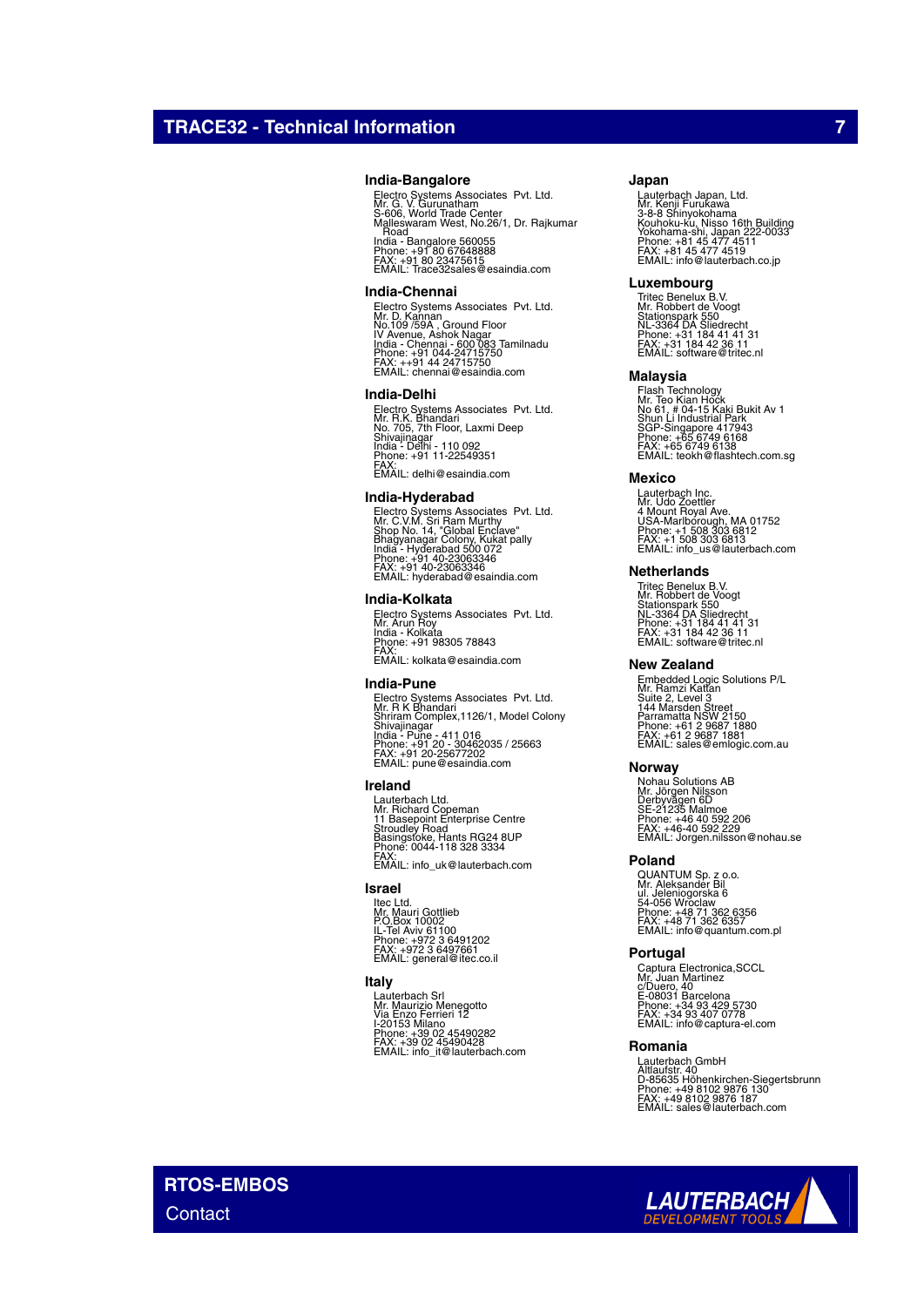## **TRACE32 - Technical Information 8**

## **Russia**

RTSoft Mr. Alexey Isaev Nikitinskaya 3 RUS-105037 Moscow Phone: +7 495 742 6828 FAX: +7 495 742 6829 EMAIL: sales@rtsoft.msk.ru

### **Singapore**

Flash Technology<br>Mr. Teo Kian Hock<br>No 61, # 04-15 Kaki Bukit Av 1<br>Shun Li Industrial Park<br>SGP-Singapore 417943<br>Phone: +65 6749 6138<br>FMAIL: teokh@flashtech.com.sg<br>EMAIL: teokh@flashtech.com.sg

### **South Korea, Pangyo**

Hancom MDS Inc.<br>Mr. Dongwook Jun<br>3FL. Hancom Tower<br>Seongnam-si, Gyeonggi-do, 463-400, ROK<br>Seongnam-si, Gyeonggi-do, 463-400, ROK<br>Phone: +82-31-627-3100<br>EMAIL: trace32@hancommds.com

#### **Spain**

Captura Electronica,SCCL Mr. Juan Martinez c/Duero, 40 E-08031 Barcelona Phone: +34 93 429 5730 FAX: +34 93 407 0778 EMAIL: info@captura-el.com

### **Sweden**

Nohau Solutions AB<br>Mr. Jörgen Nilsson<br>Derbyvägen 6D<br>SE-21235 Malmoe<br>Phone: +46 40 592 2206<br>FAX: +46 40 592 229<br>EMAIL: Jorgen.nilsson@nohau.se

#### **Switzerland**

JDT Jberg DatenTechnik Mr. Andreas Jberg Zimmereistrasse 2 CH-5734 Reinach AG Phone: +41 62 7710 886 FAX: EMAIL: Andreas.Jberg@jdt.ch

#### **Taiwan**

Superlink Technology Corp.<br>Mr. Sulin Huang<br>3F-8,No.77,Sec.1,Xintaiwu Rd.,Xizhi District,<br>New Taipei City 22101, Taiwan, R.O.C.<br>Phone: +886 2 26983535<br>FAX: +886 2 26983535<br>EMAIL: info.stc@superlink.com.tw

### **Tunisia**

Lauterbach Consulting S.A.R.L.<br>Mr. Khaled Jmal<br>Route El Ain Km 3.5<br>TN-3062 Sfax<br>Phone: +216-31361061<br>FMX: -216-74611723<br>EMAIL: info\_tn@lauterbach.com

#### **Turkey-1**

Tektronik Muh. ve Tic. A.S.<br>Mr. Hakan Yavuz<br>Bilkent<br>CyberPlaza B-Blok, 702B<br>06800 Ankara<br>Phone: +90 312 437 3000<br>Phone: +90 312 437 1616<br>EMAIL: info@tektronik.com.tr

## **Turkey-2**

G3TEK Embedded Technologies Ltd. Mr. Celal Aygun Ilkyerlesim Mah. 445. Sok. No: 48 06370 Batikent/Ankara Phone: +90 312 3324769 FAX: +90 312 3324769 EMAIL: info@g3tek.com

### **UK**

Lauterbach GmbH Mr. Richard Copeman Altlaufstr. 40 D-85635 Höhenkirchen-Siegertsbrunn Phone: +49 8102 9876 190 FAX: +49 8102 9876 187 EMAIL: sales@lauterbach.com

## **USA East**

Lauterbach Inc. Mr. Udo Zoettler 4 Mount Royal Ave. USA-Marlborough, MA 01752 Phone: +1 508 303 6812 FAX: +1 508 303 6813 EMAIL: info\_us@lauterbach.com

### **USA West**

Lauterbach Inc.<br>Mr. Bob Kupyn<br>1111 Main Street, Suite 620<br>USA-Vancouver, WA. 98660<br>Phone: +1 503 524 2222<br>FAX: +1 503 524 2223<br>EMAIL: bob.kupyn@lauterbach.com

**RTOS-EMBOS Contact** 

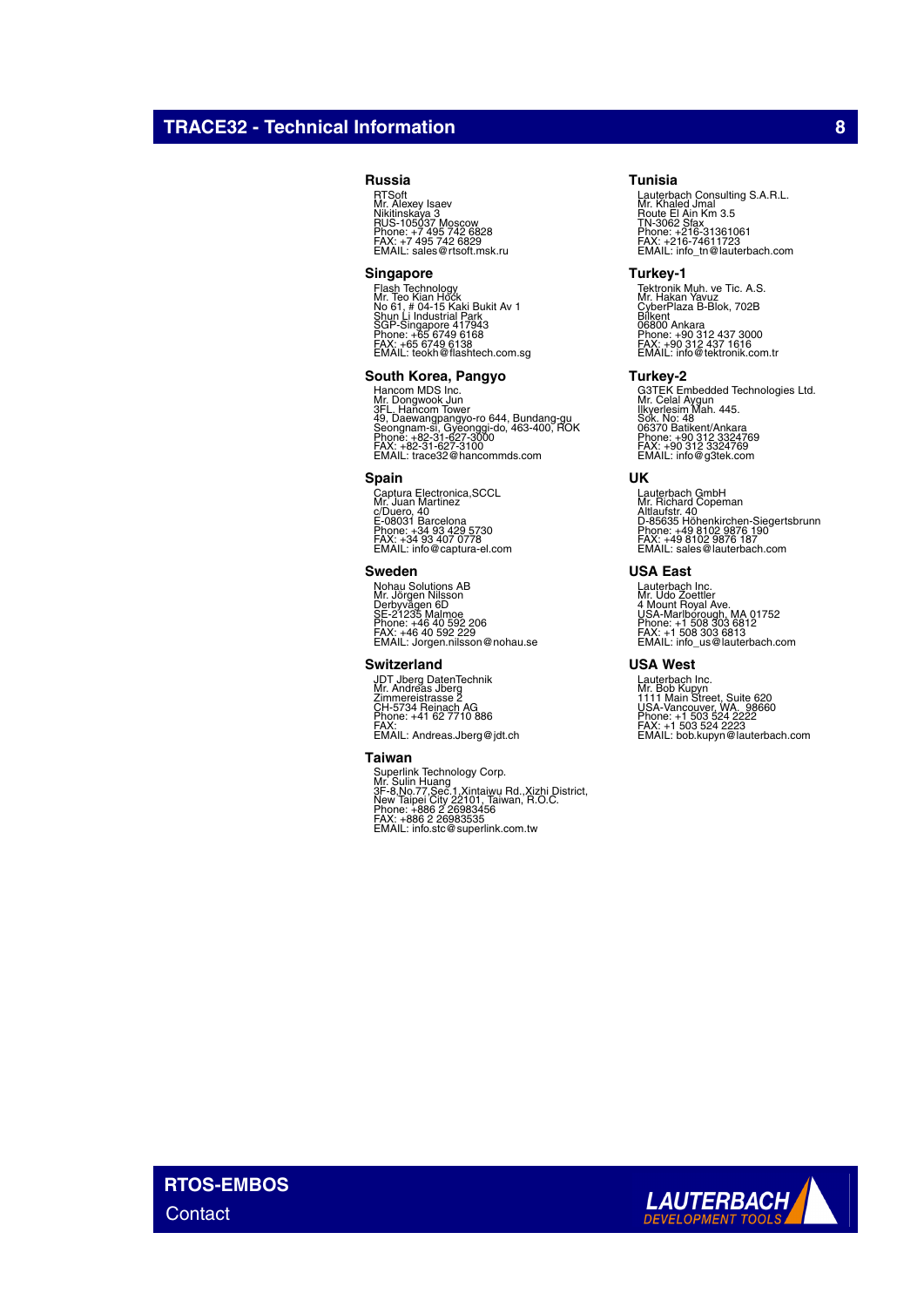## **Additional Information**

# **<http://www.lauterbach.com>**

## **Lauterbach GmbH**

Altlaufstr. 40 D-85635 Höhenkirchen-Siegertsbrunn Tel. ++49 8102 9876-0 FAX -999 info@lauterbach.com http://www.lauterbach.de

### **Lauterbach Inc.**

4 Mount Royal Ave.<br>Marlboro MA 01752<br>Phone (508) 303 6812 FAX (508) 303 6813<br>intp://www.us.lauterbach.com<br>http://www.us.lauterbach.com

### **Lauterbach Ltd.**

11 Basepoint Enterprise Ctre Stroudley Road<br>Basingstoke, Hants RG24 8UP<br>Phone ++44-1256-333-690 FAX -661<br>info\_uk@lauterbach.co.uk<br>http:/www.lauterbach.co.uk

## **Lauterbach S.A.R.L.**

135 Chemin Des Bassins F-94035 Créteil Cedex Phone ++33-149-562-030 FAX ++33-149-562-039 info\_fr@lauterbach.com http:/www.lauterbach.fr

## **Disclaimer**

## The information presented is intended to give overview information only. Changes and technical enhancements or modifications can be made without notice.

# **Lauterbach Japan, Ltd.**

3-9-5 Shinyokohama Kouhoku-ku Yokohama-shi Japan 222-0033 Phone ++81-45-477-4511 FAX -4519 info\_j@lauterbach.com http://www.lauterbach.co.jp

#### **Lauterbach s.r.l.**

Lauterbach s.r.l.<br>Via Enzo Ferrieri 12<br>I-20153 Milano<br>Phone ++39 02 45490282<br>FAX ++39 02 45490428<br>info\_it@lauterbach.it http://www.lauterbach.it

## **Suzhou Lauterbach Consulting**

**Co.,Ltd.** Room 1605, Xing Hai International Square No.200, Xing Hai Street Suzhou, 215021 PR of China Phone: 0086-512 6265 8030 FAX: 0086-512 6265 8032 info\_cn@lauterbach.cn http://www.lauterbach.cn